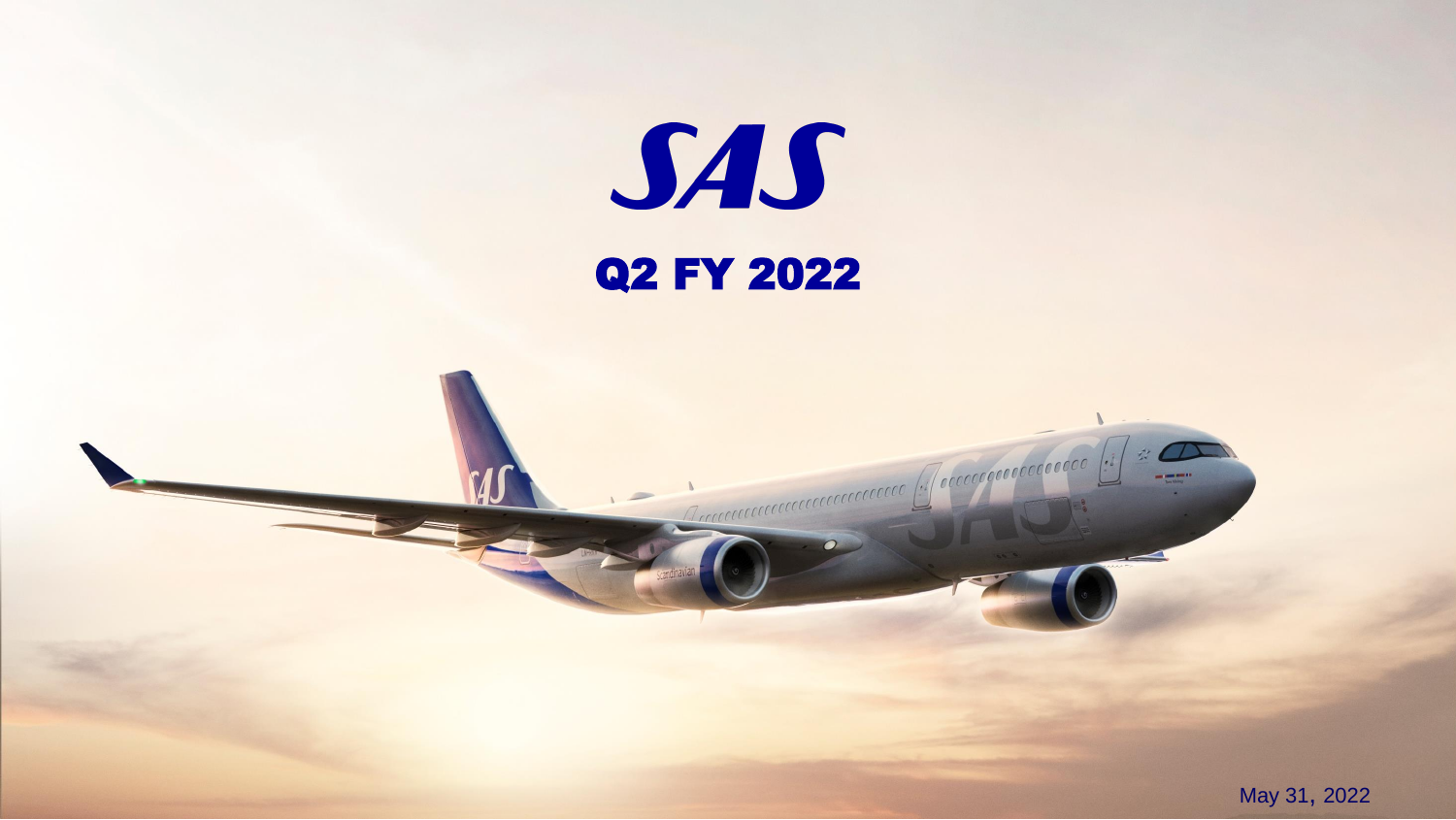# **Disclaimer**

This presentation and the information herein is not for publication, release or distribution, in whole or in part, directly or indirectly, in or into the United States, Australia, Canada, Japan or South Africa or any other in which publication, release or distribution would be unlawful or where such action would require additional prospectuses, filings or other measures in addition to those required under Swedish law.

The presentation is for informational purposes only and does not constitute an offer to sell or issue, or the solicitation of an offer to buy or acquire, or subscribe for, any of the securities mentioned herein (collective or any other financial instruments in SAS. No offer will be made to subscribers (including shareholders), or persons acting on behalf of subscribers, in any jurisdiction where applications for such subscription would contr applicable laws or regulations, or would require additional prospectuses, filings, or other measures in addition to those required under Swedish law. Measures in violation of the restrictions may constitute a breach of rel laws.

None of the Securities have been or will be registered under the U.S. Securities Act of 1933, as amended (the "Securities Act"), or the securities laws of any state or other jurisdiction in the United States, and may not b pledged, sold, delivered or otherwise transferred, directly or indirectly, except pursuant to an exemption from, or in a transaction not subject to, the registration requirements of the Securities Act and in compliance wit securities laws. There will not be any public offering of any of the Securities in the United States.

In the United Kingdom, this presentation is addressed to and directed only at, and is being communicated only to, persons who are "qualified investors" within the meaning of Article 2(e) of the UK version of the EU Prospec Regulation, which forms part of UK domestic law by virtue of the European Union (Withdrawal) Act 2018, who are (i) persons who have professional experience in matters relating to investments falling within Article 19(5) of Financial Services and Markets Act 2000 (Financial Promotion) Order 2005, as amended (the "Order"), or (ii) high net worth companies, unincorporated associations and other persons falling within Article 49(2)(a) to (d) of or (iii) persons to whom it may otherwise be lawfully communicated (all such persons referred to in (i), (ii) and (iii) above together being referred to as "Relevant Persons"). This presentation must not be acted on or rel in the United Kingdom who are not Relevant Persons.

This presentation contains forward-looking statements that reflect SAS' current view of future events as well as financial and operational development. These statements may include, without limitation, any statements prece followed by or including words such as "intend", "assess", "expect", "may", "plan", "estimate" and other expressions involving indications or predictions regarding future development or trends and other words and terms of meaning or the negative thereof. These forward-looking statements have been prepared for illustrative purposes only, are not based on historical facts, are not guarantees of future performance, reflect SAS' beliefs and exp are subject to known and unknown risks, uncertainties and assumptions and other factors that could cause actual events and performance to differ materially from any expected future events or performance expressed or implie forward-looking statements. As a result of these risks, uncertainties, assumptions and other factors, you should not place undue reliance on these forward-looking statements as a prediction of actual future events or other information contained in this presentation is subject to change without notice and, except as required by applicable law, SAS does not assume any responsibility or obligation to update publicly or review any of the forward statements contained in it, whether as a result of new information, future events or otherwise. Nothing in this presentation constitutes or should be construed as constituting a profit forecast.

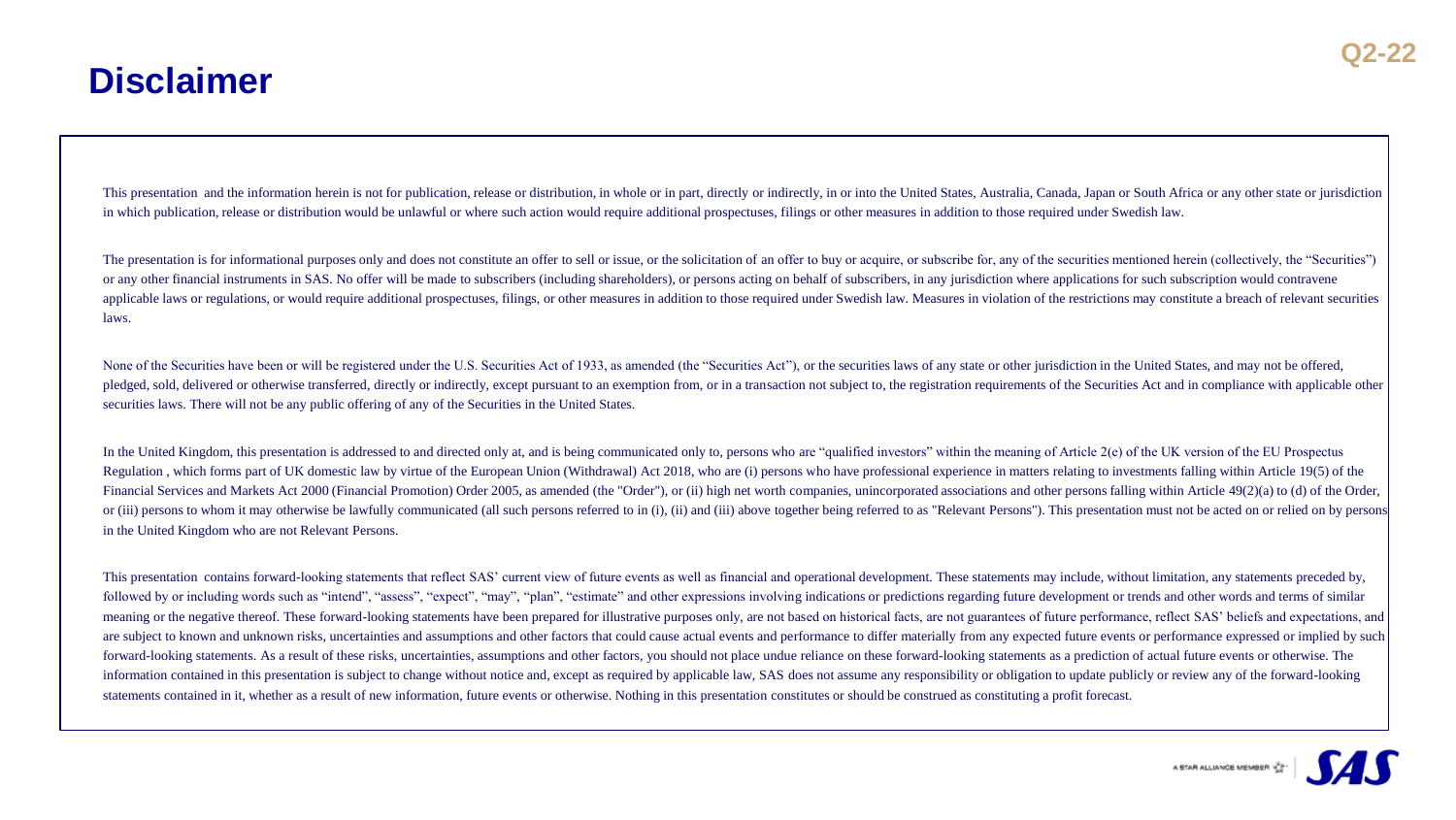| <b>Strong ramp-up of traffic</b>                                                                                                               | $Q2-22$                                   | $Q2 - 22$<br><b>CHANGE</b><br><b>VS. Q2-21</b> |
|------------------------------------------------------------------------------------------------------------------------------------------------|-------------------------------------------|------------------------------------------------|
| <b>Highlights Q2</b>                                                                                                                           | <b>Passengers</b><br>(million)            |                                                |
| Healthy demand ahead of summer<br>$\bullet$<br>Adverse currency effects and fuel prices<br>$\bullet$                                           | 3.9                                       | $+3.1$ mn (+358%)                              |
| <b>Travel Pass Biofuel launched for corporate customers</b><br>$\bullet$<br>Ending the quarter with SEK 8.5 billion cash position<br>$\bullet$ | <b>Capacity</b><br>(ASK, total, mill. km) |                                                |
| SAS FORWARD launched to improve cost competitiveness and strengthen the<br>$\bullet$<br>balance sheet                                          | 7 306                                     | +4 772 (+188%)                                 |
|                                                                                                                                                | <b>Revenue</b>                            |                                                |
| <b>Looking ahead</b>                                                                                                                           | <b>SEK 7.0bn</b>                          | $+5.1$ bn (+265%)                              |
| Booking momentum increased                                                                                                                     | <b>Total Operating Expenses</b>           |                                                |
| Operational challenges driven by global aviation industry constraints in ramp-up<br>Closely following demand and booking window development    | <b>SEK 7.8bn</b>                          | $+3.9bn (+98%)$                                |
| Changed passenger mix with higher number of leisure travelers<br>$\bullet$<br>Moving forward from pandemic<br>$\bullet$                        |                                           | <b>EBT</b>                                     |
| Summer program with 230 routes to 120 destinations<br>New routes to Toronto from Copenhagen and Stockholm                                      | <b>SEK-1.6bn</b>                          | $+0.8bn (+37%)$                                |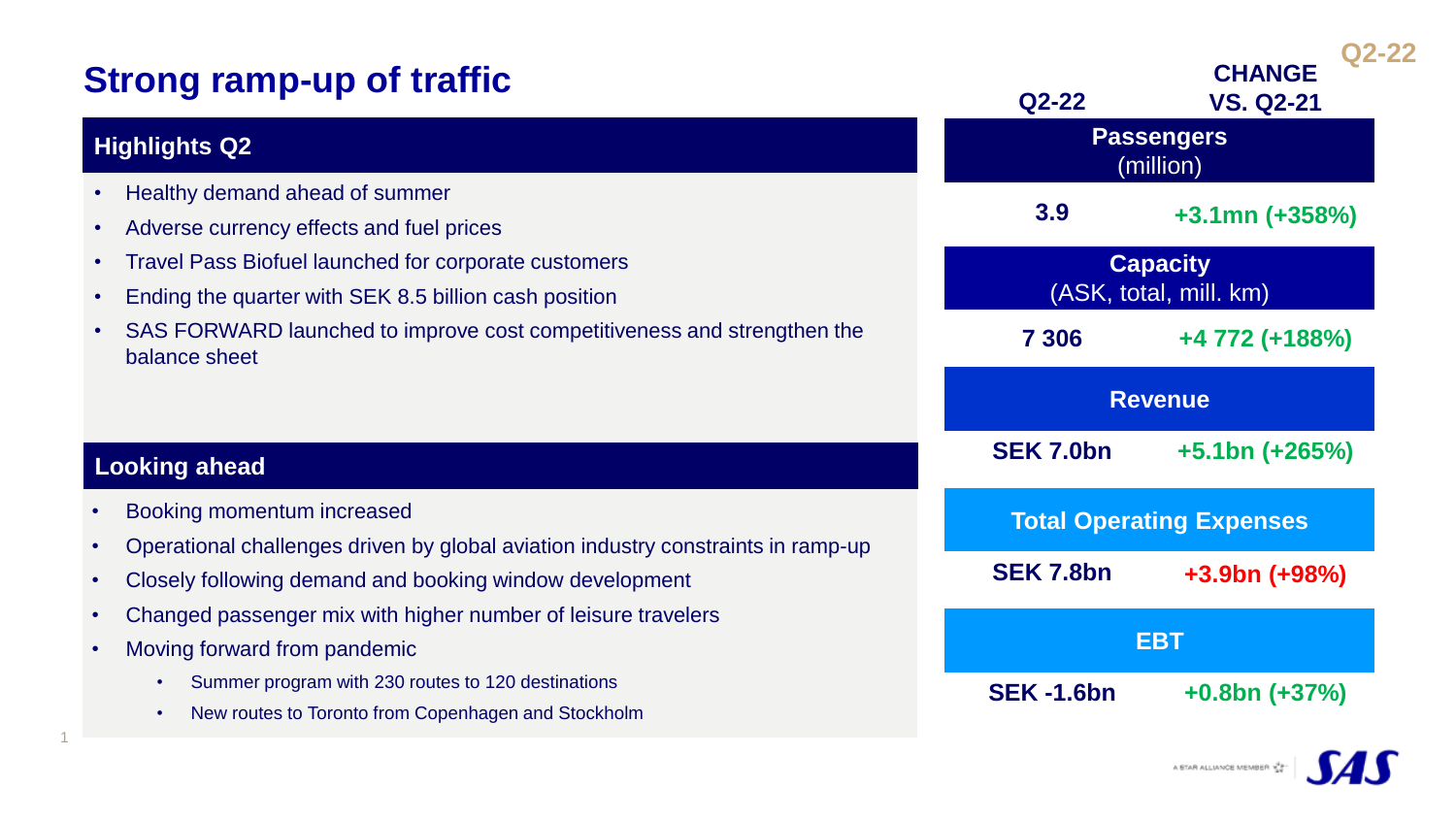# **Ramping up towards summer**

### **Demand facts**

- Increased ticket sales and travel once world opened up
- Volatile demand impacting ramp-up
- Leisure bounces back quicker
- Geopolitical situation is affecting the recovery
- Some pandemic related travel restrictions in Asia remain



A STAR ALLIANCE MEMBER  $v_{\rm av}^{4\, {\rm p}}$ 

2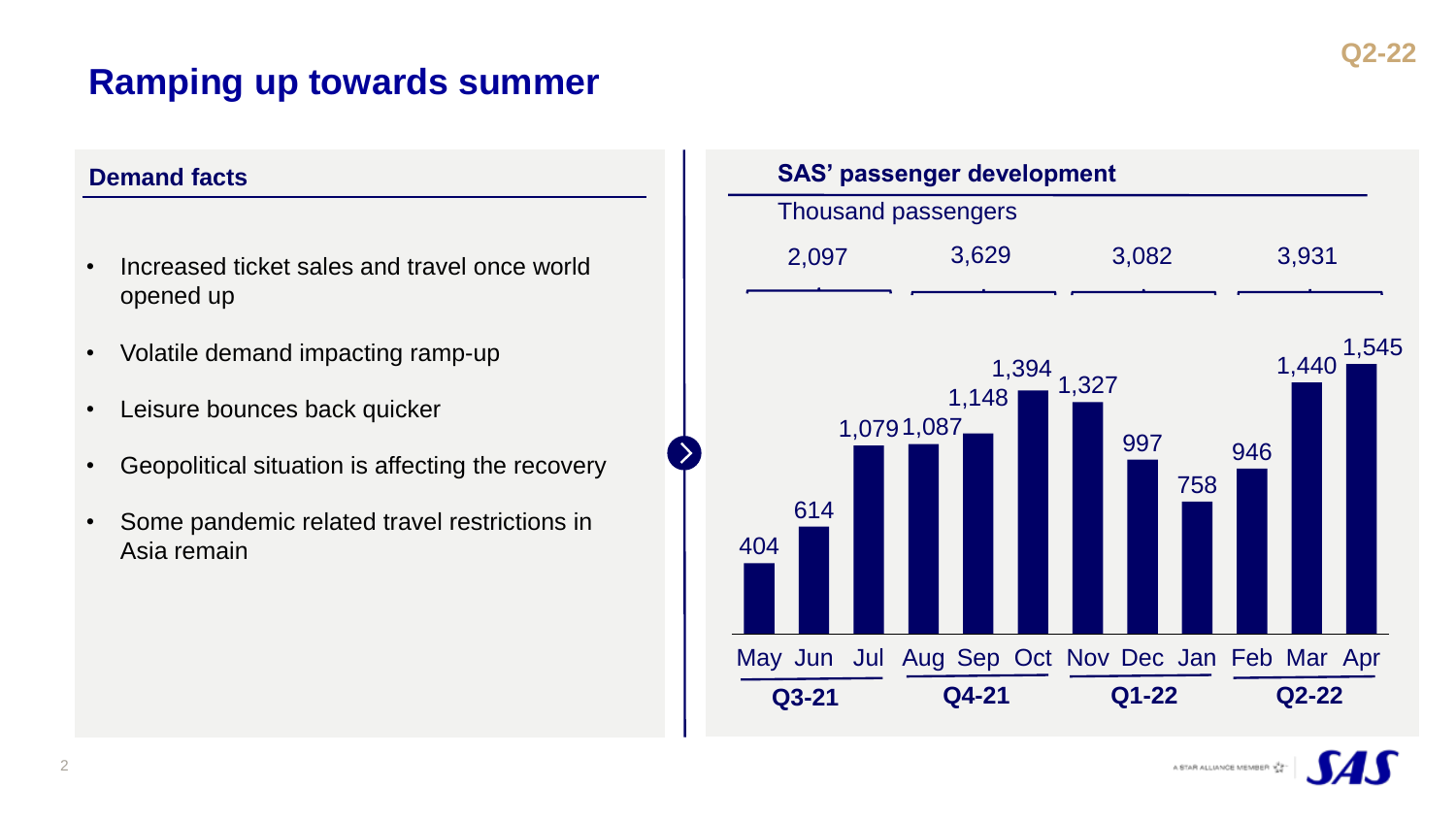



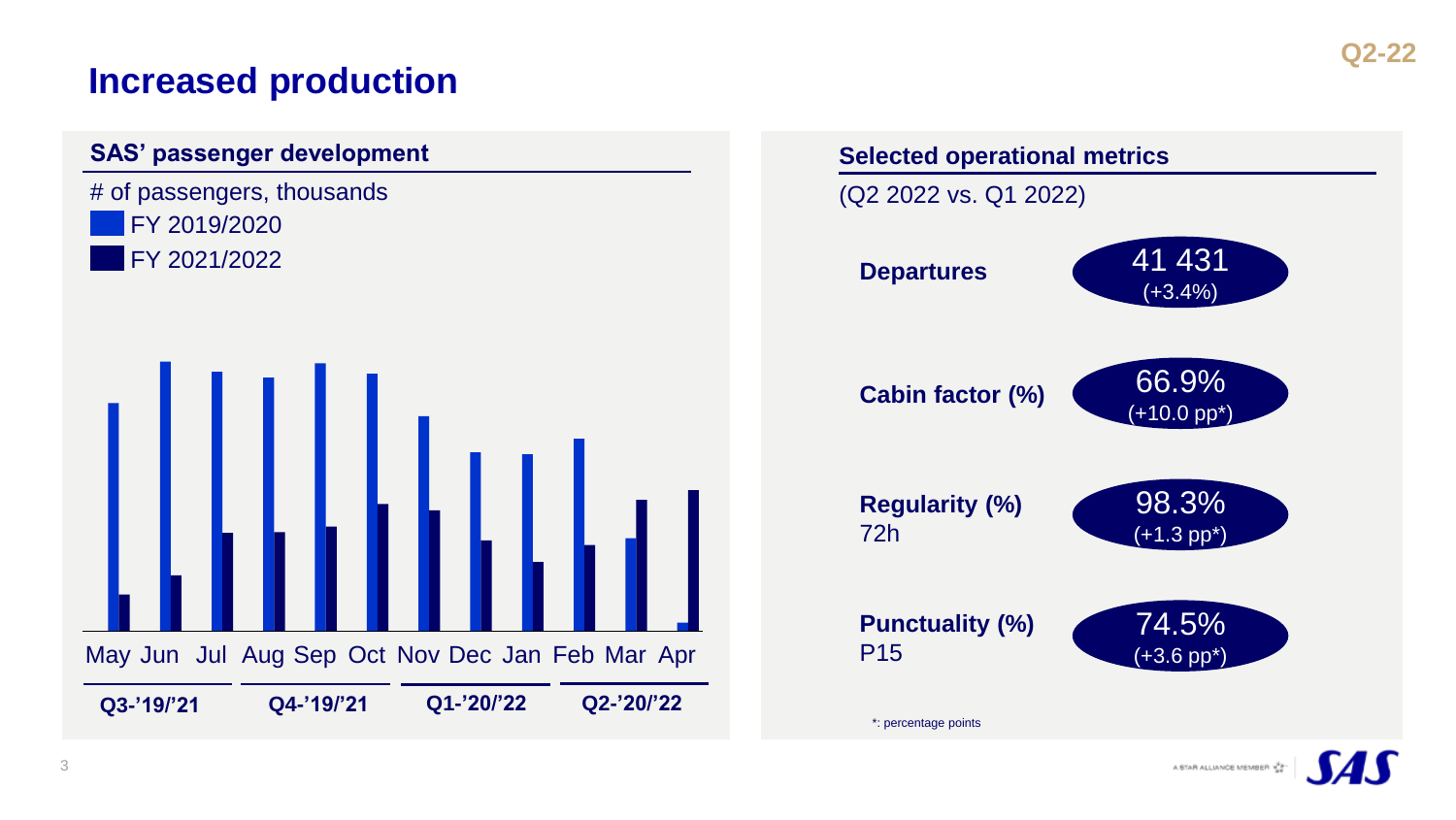# **Increased ticket sales**

SEK billions



### **Summary**

• Total revenue increased Q2 vs LY by SEK 5.1bn, whereas costs increased by SEK 3.8bn vs last year.

### **Revenue**

• Driven by increased passenger volumes

### **Cost**

- Impacted by fuel price
- No furlough compensation
- Foreign exchange effect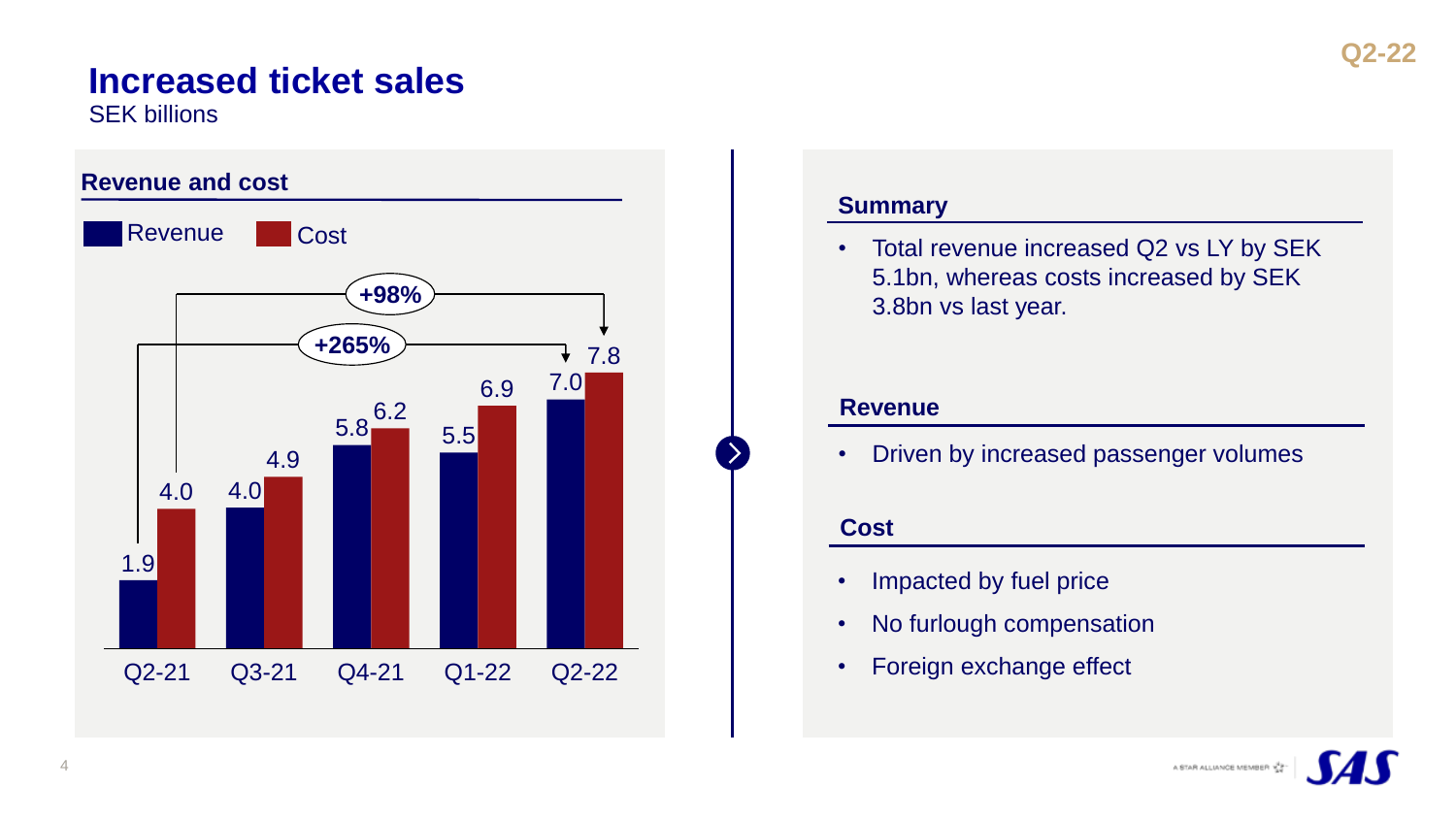### **Revenue development: Q2 FY22 vs. Q2 FY21** MSEK



**SAS**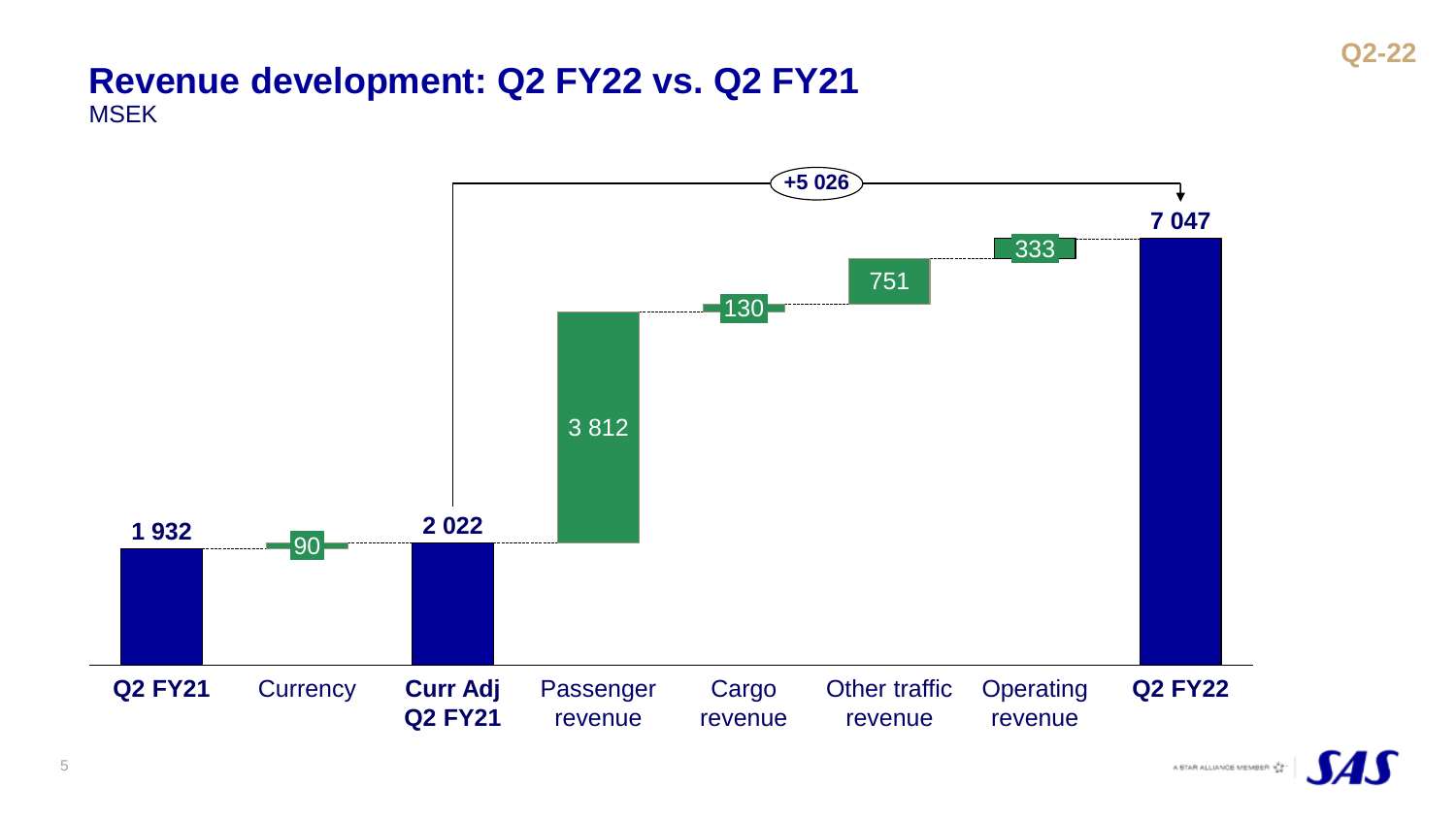# **EBT development: Q2 FY22 vs. Q2 FY21 MSEK**

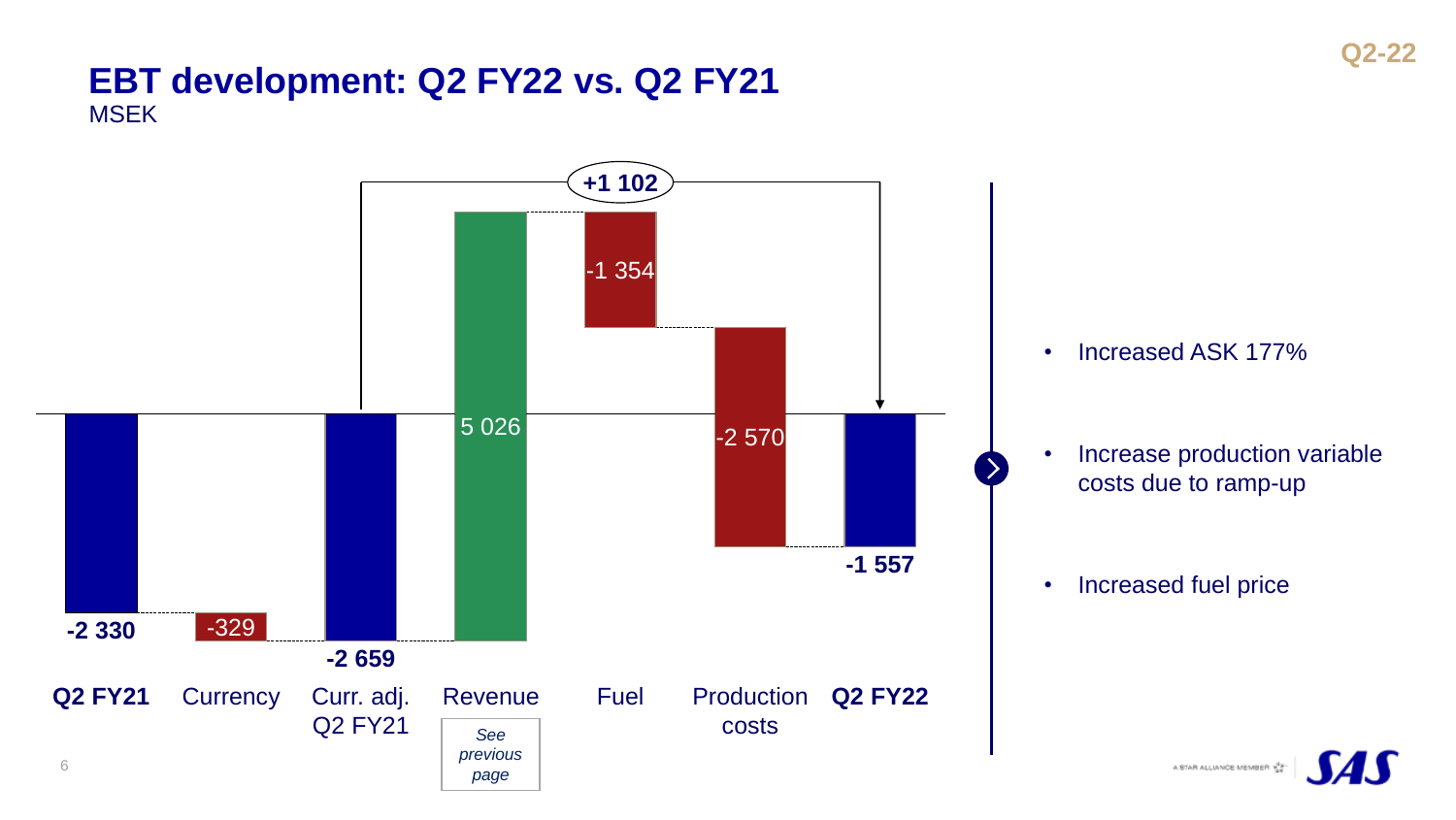# SEK billions **Cash and cash equivalents Q2 FY22**



7

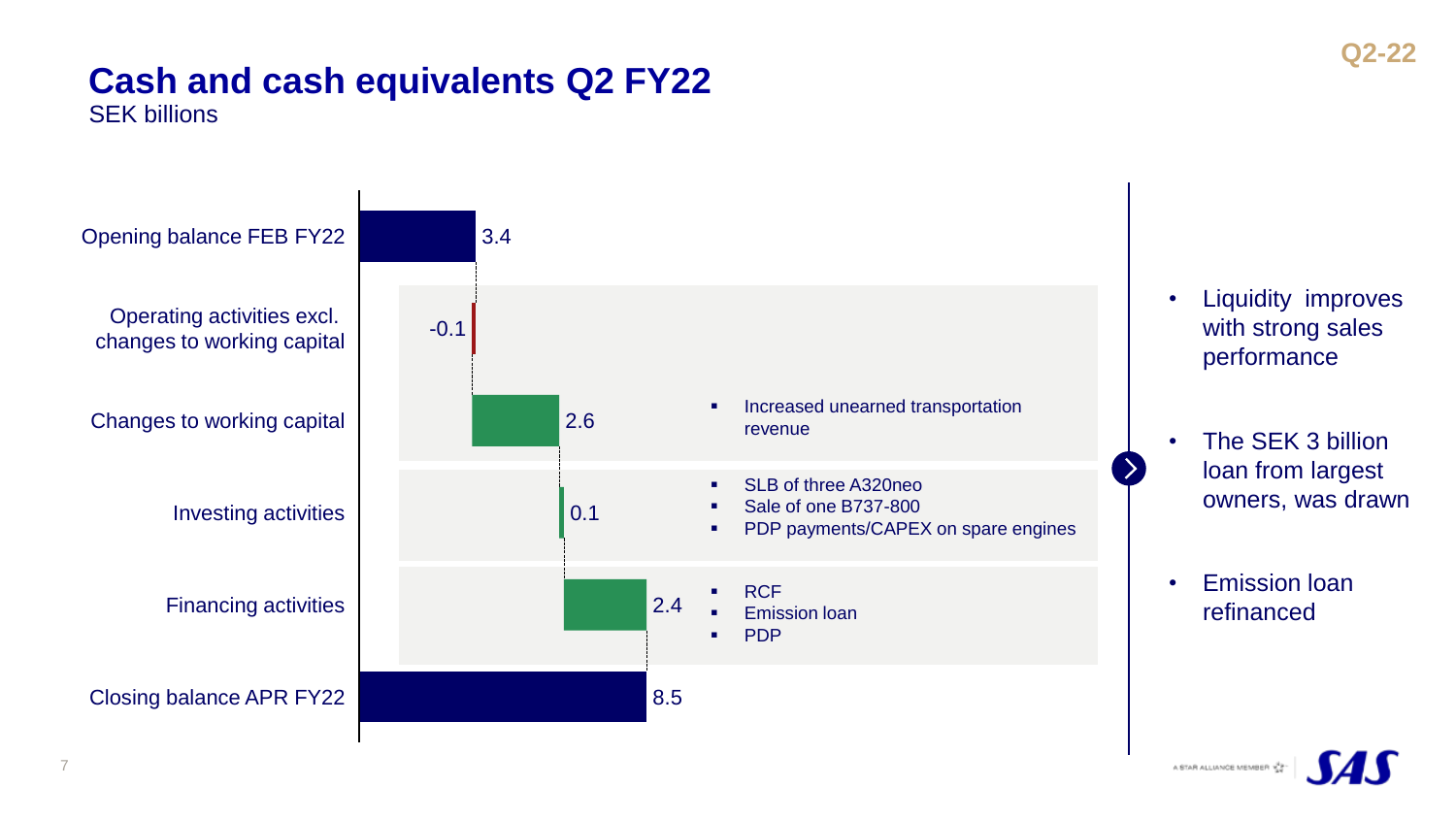# **Debt maturity profile and Aircraft orders**



### **Hybrid notes**

- **State Hybrid note 1, SEK 5 billion**
- **State Hybrid note 2, SEK 1 billion**
- **Commercial Hybrid note, SEK 1.6 billion**



### **Hedges**

- **Fuel:** 0% of expected fuel consumption hedged
- **USD:** 40% of USD hedged next twelve months
- **NOK:** 40% of NOK hedged next twelve months

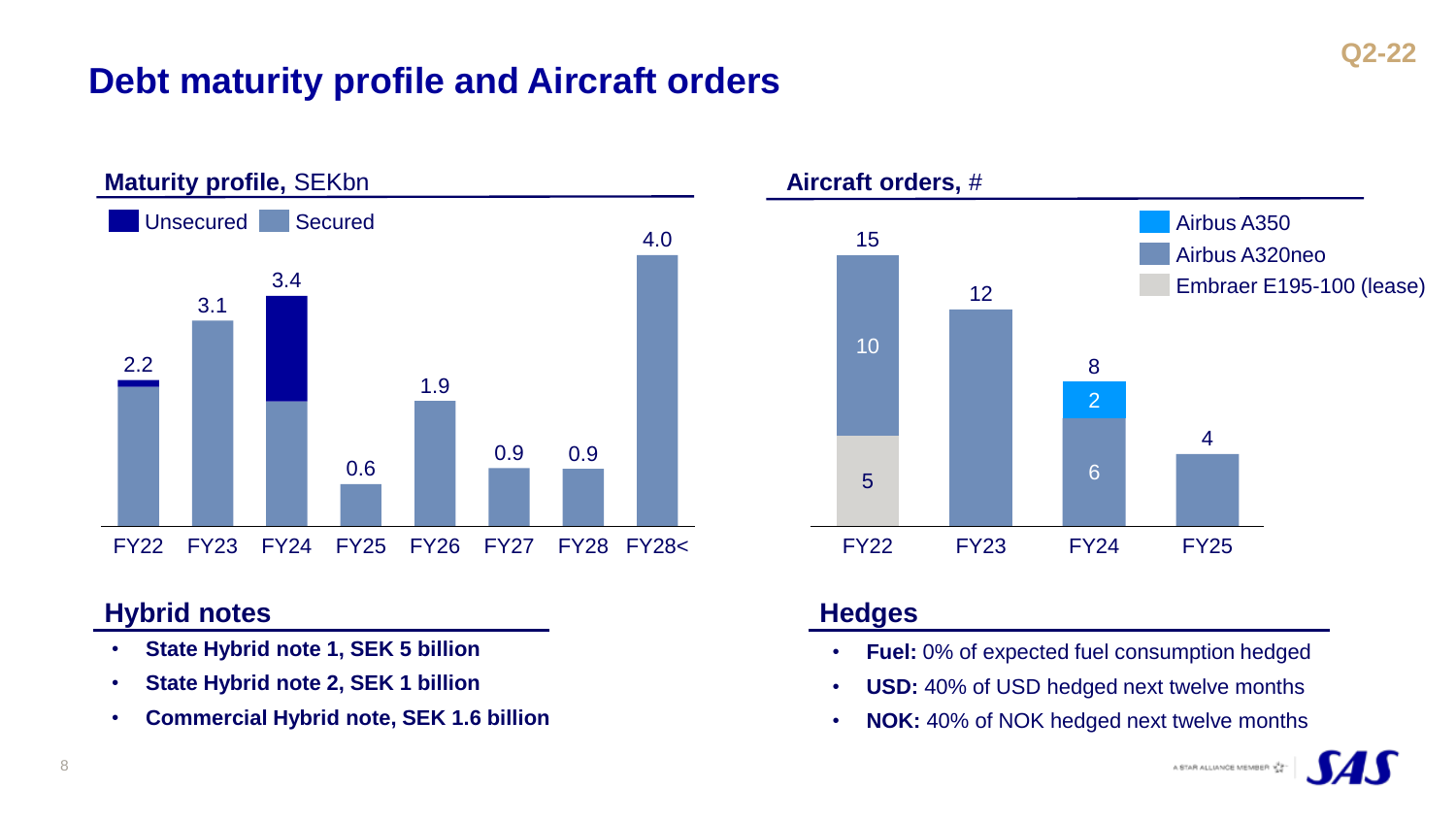

# SAS<br>Forward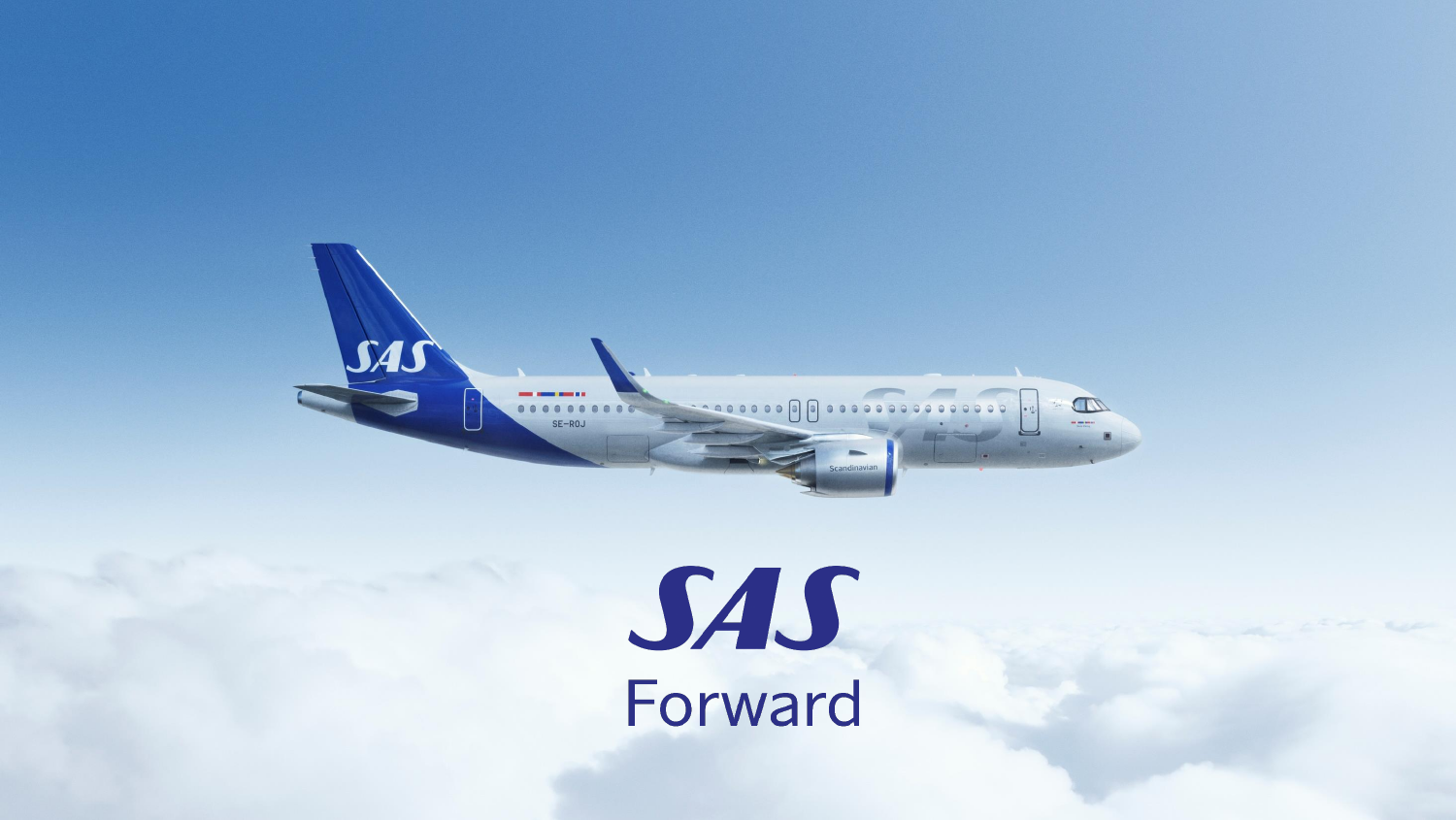# **Change is needed to adopt to new market conditions**



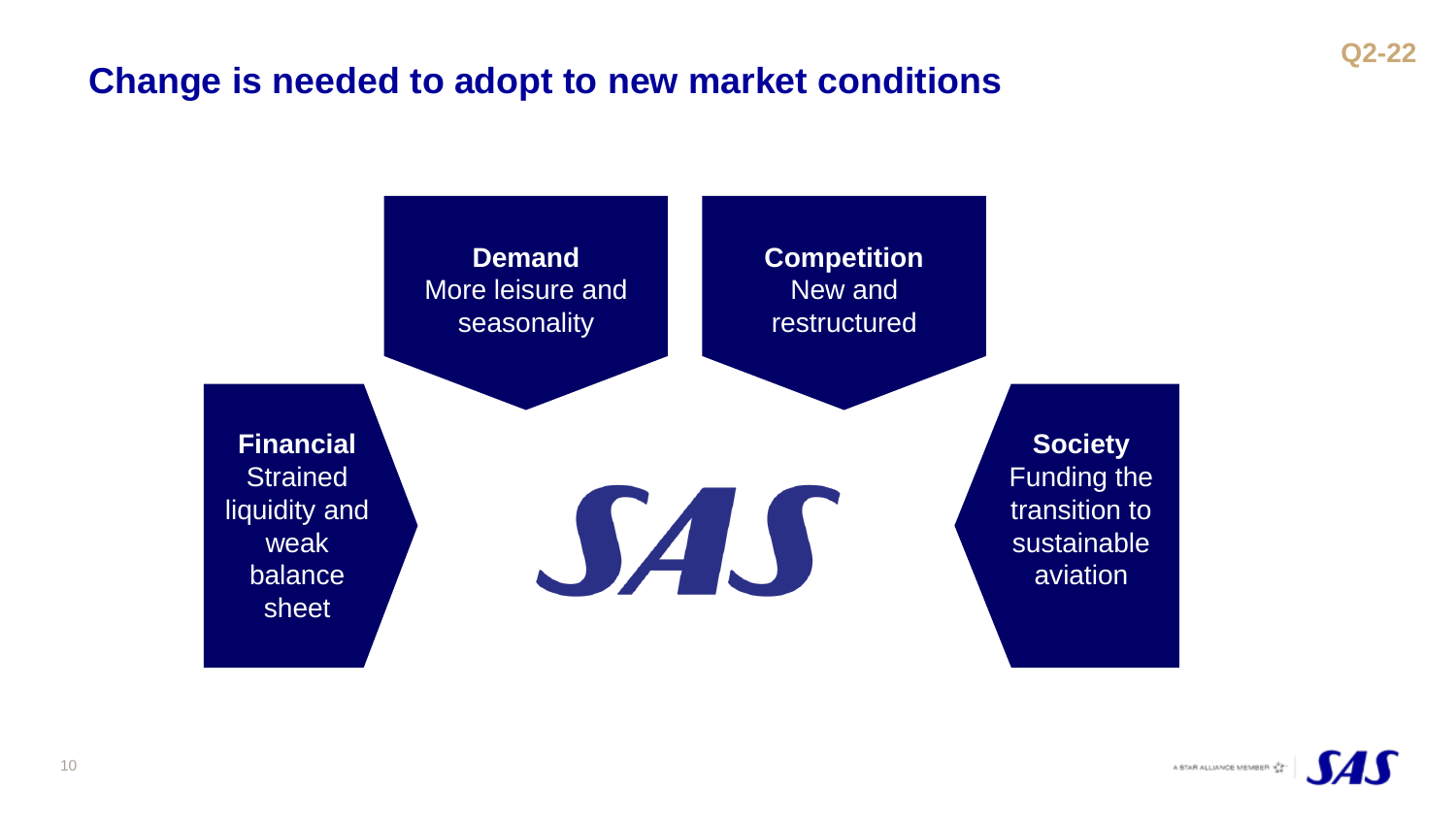# **SAS FORWARD will secure SAS' future**

| <b>Strategic</b>                                  | <b>Objective</b>                      | <b>Key areas</b>                                                                                                                                                                     |
|---------------------------------------------------|---------------------------------------|--------------------------------------------------------------------------------------------------------------------------------------------------------------------------------------|
| <b>Increased</b><br><b>customer</b><br>preference | <b>Leverage SAS brand</b>             | EuroBonus & Alliances<br>Lounges at hubs<br><b>Product offering in SAS Plus</b>                                                                                                      |
| <b>Drive cost</b><br><b>competitiveness</b>       | <b>Competitive unit cost</b>          | Fully competitive cost base<br>Leveraged digital transformation<br><b>Improved flexibility</b>                                                                                       |
| <b>Redesigned</b><br>network & fleet              | Improved margins, lower risk          | Introduce and grow new bases<br>More capacity on leisure markets<br>Effective utilization of resources<br>$\mathbf{r}$                                                               |
| <b>Build</b><br>sustainable<br>future             | <b>Forefront in aviation industry</b> | Fleet renewal and sustainable aviation fuel<br>Attract, recognize & retain talent<br><b>Providing financial return</b><br>A STAR ALLIANCE MEMBER $\frac{q^4\mathbf{p}}{2\mathbf{q}}$ |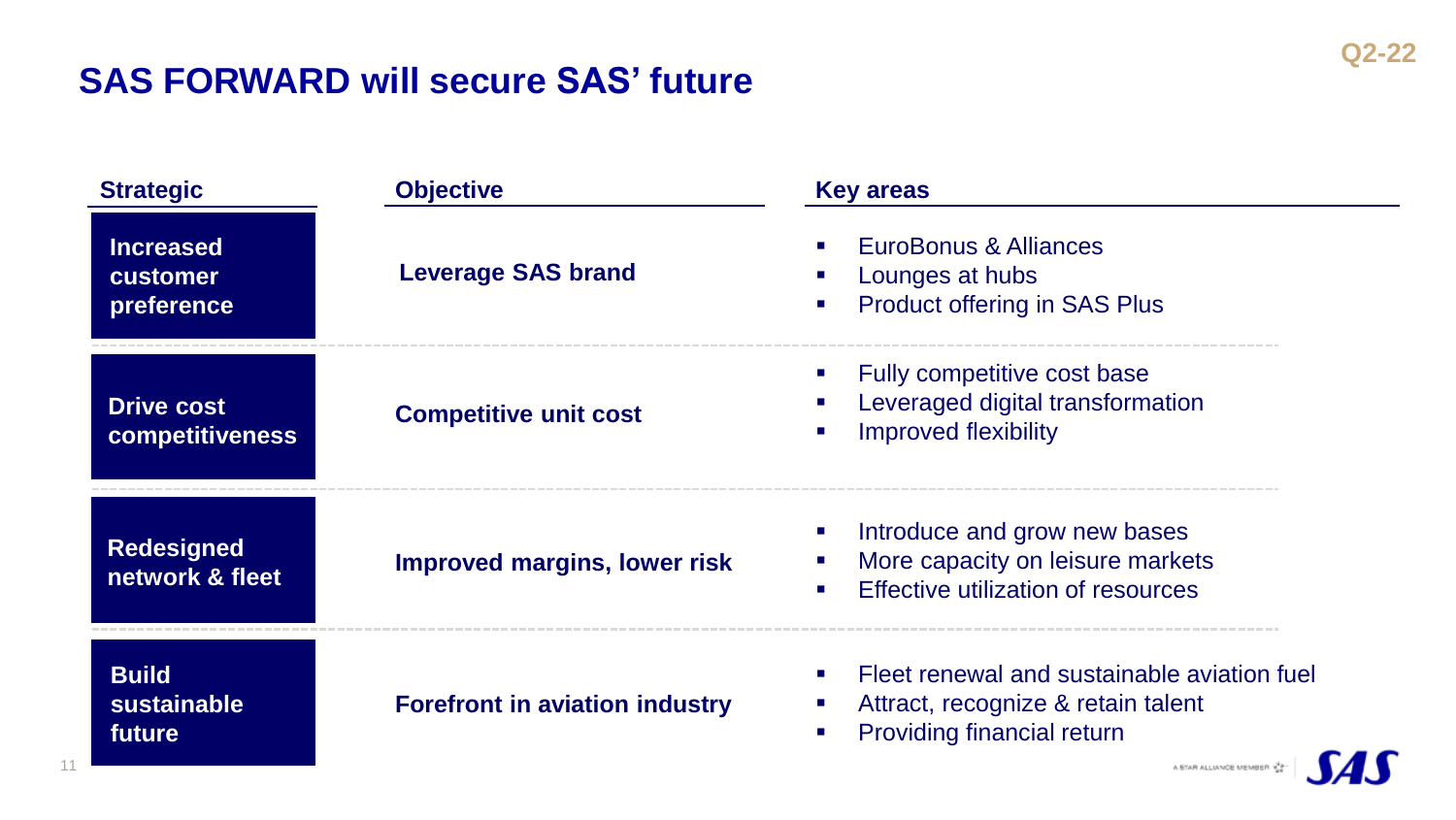# **Key elements of SAS FORWARD**



**SAS to reach its full potential by being competitive**

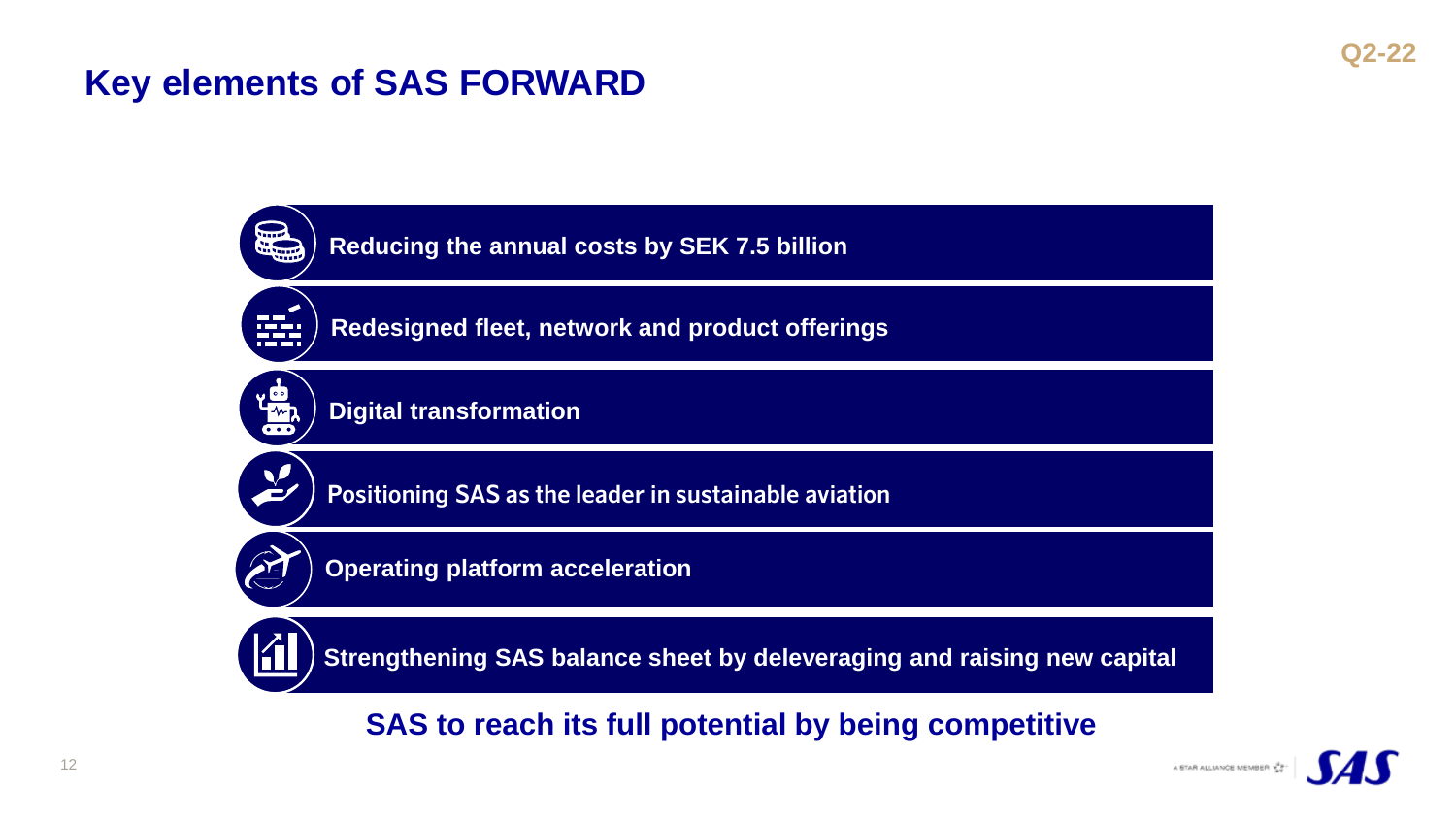# **Q2-22**

# **Reducing the annual costs by SEK 7.5 billion**

SAS will aggressively pursue reducing costs with a far more comprehensive burden sharing across all major stakeholder and creditor groups

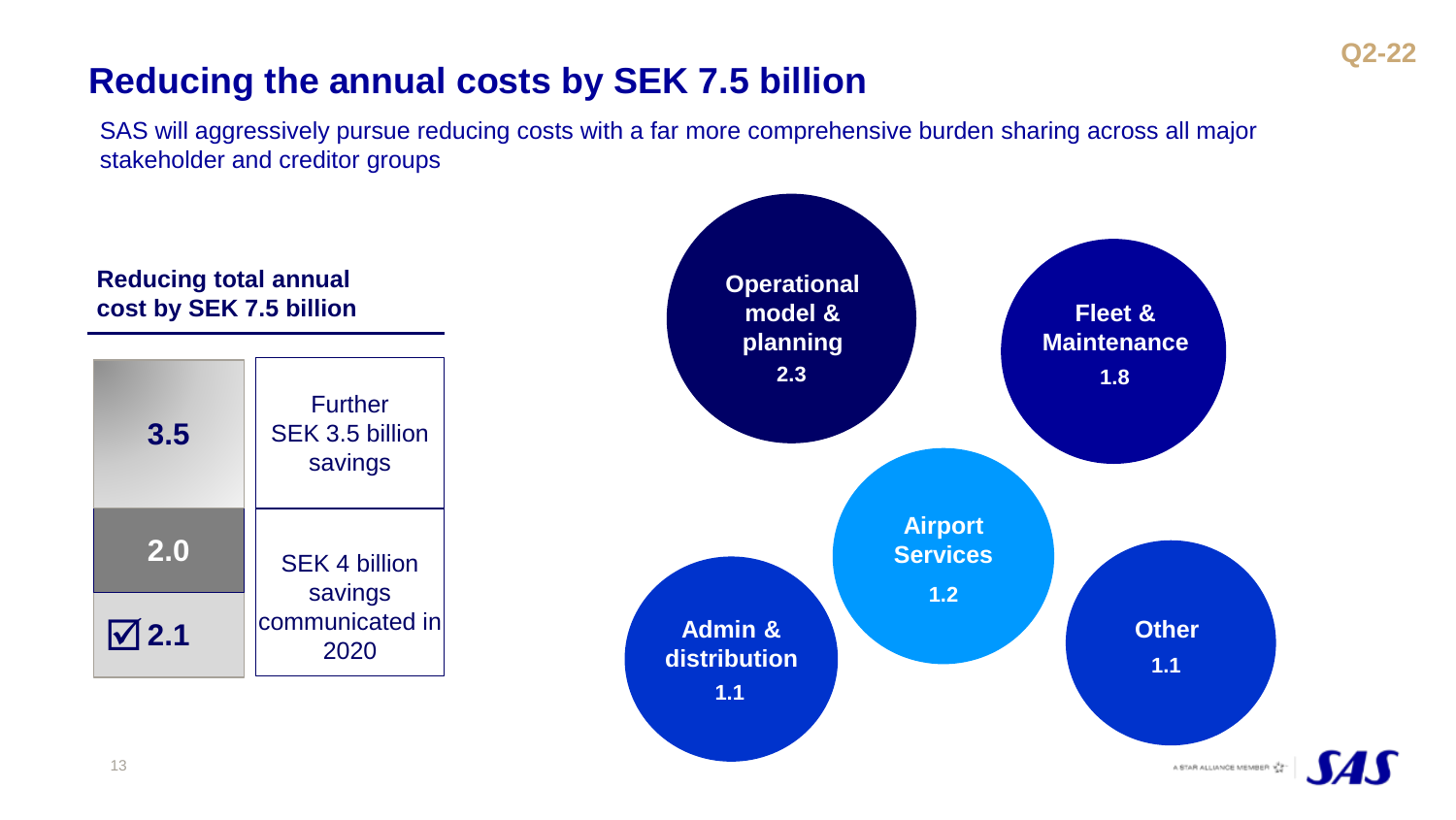# **SAS FORWARD update**

Stakeholder concessions an important element in order to achieve a competitive and sustainable business model

| <b>Area</b>           | <b>Status</b>                                                                                                                                                                                                                 |  |
|-----------------------|-------------------------------------------------------------------------------------------------------------------------------------------------------------------------------------------------------------------------------|--|
| Labor                 | Continued negotiations with all labor groups to achieve consensual outcome<br>Important element of the transformation plan, however labor represents, in<br>aggregate, less than 20% of the targeted annual cost improvements |  |
| <b>Lessors</b>        | Ongoing discussions regarding lessors' participation in burden sharing<br>Limited progress so far                                                                                                                             |  |
| <b>Implementation</b> | Complex multiparty negotiations<br>SAS may seek to utilize one or more court restructuring proceedings to<br>implement parts of the SAS FORWARD plan                                                                          |  |

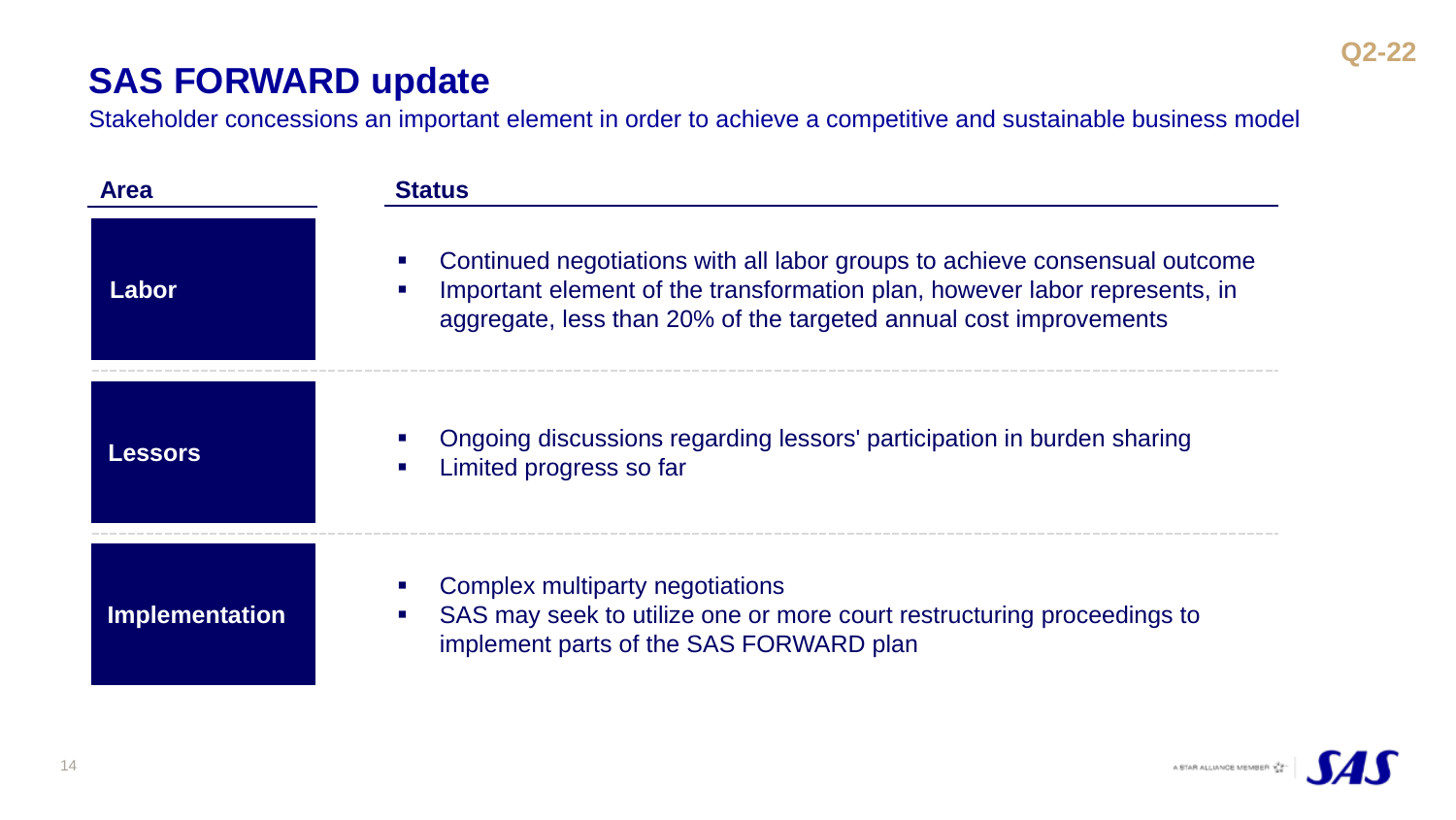### **Strengthening SAS' balance sheet by deleveraging and raising new capital Q2-22**

SAS is seeking to convert approximately SEK 20 billion of existing debt and hybrid notes into equity and aims to raise no less than SEK 9.5 billion in new equity capital



# **Key objectives**

- $\checkmark$  Increase financial strength by reducing leverage and attracting new equity capital
- $\checkmark$  Reach and maintain sustainable liquidity levels
- $\checkmark$  To relieve SAS from elevated financial cost



| Debt-to-equity conversion and equity raise |  |
|--------------------------------------------|--|
|                                            |  |
|                                            |  |

# **Debt-to-equity**

- Convert **approx. SEK 20bn**
- Majority on-balance sheet debt: lease liabilities, term loans and hybrid instruments
- In addition, maintenance contract obligations and other contractual commitments

### **Equity raise**

- Raise **no less than SEK 9.5bn**
- Significant share likely sought from new investors which would entail dilution for existing shareholders
- **Provide sufficient liquidity through** the implementation of SAS FORWARD

**A stronger balance sheet relies on all stakeholders' participation – without burden sharing SAS may seek to utilize one or more court restructuring proceedings**

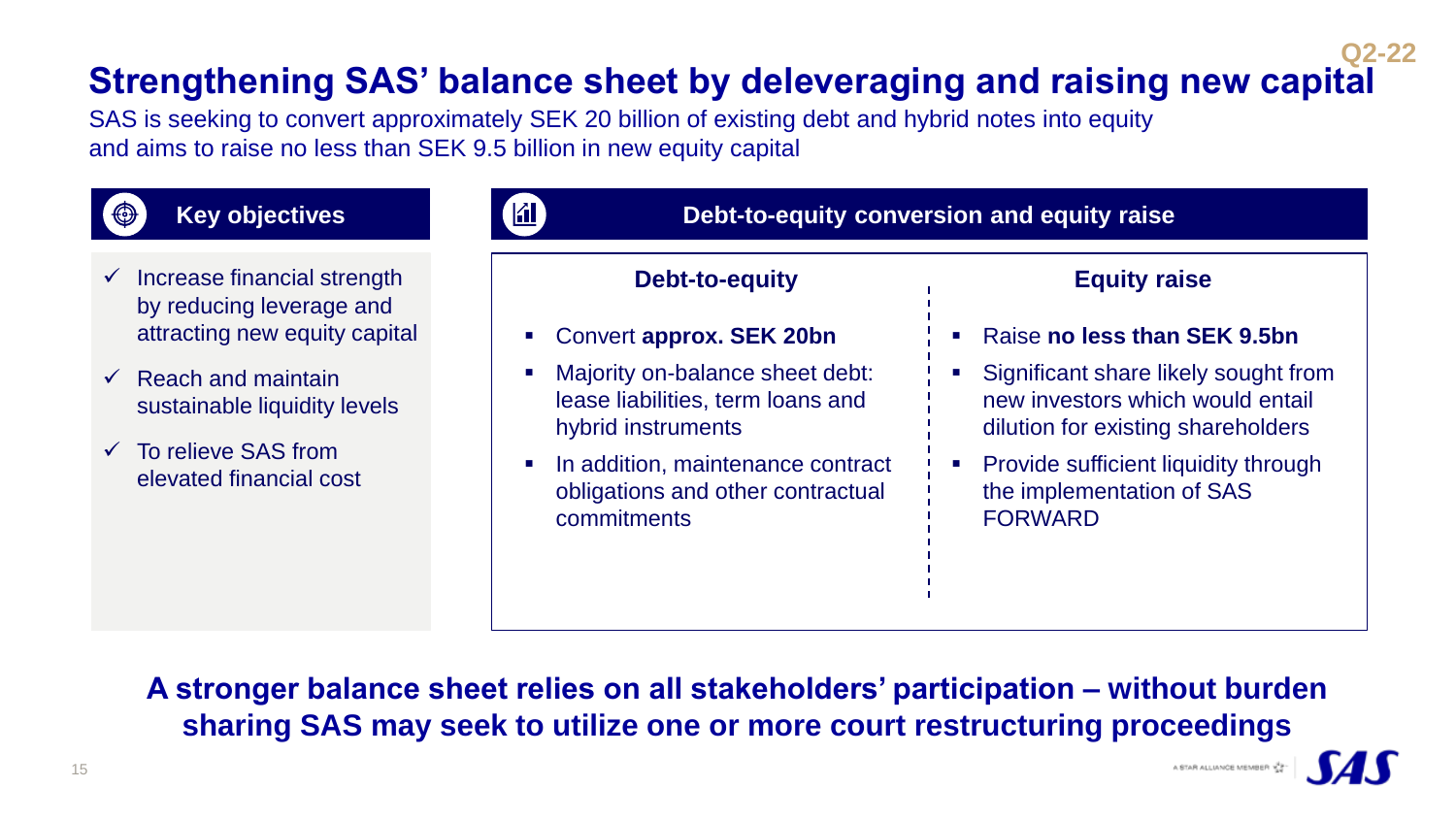# **The SAS FORWARD will provide ample benefits for customers**



**Q2-22**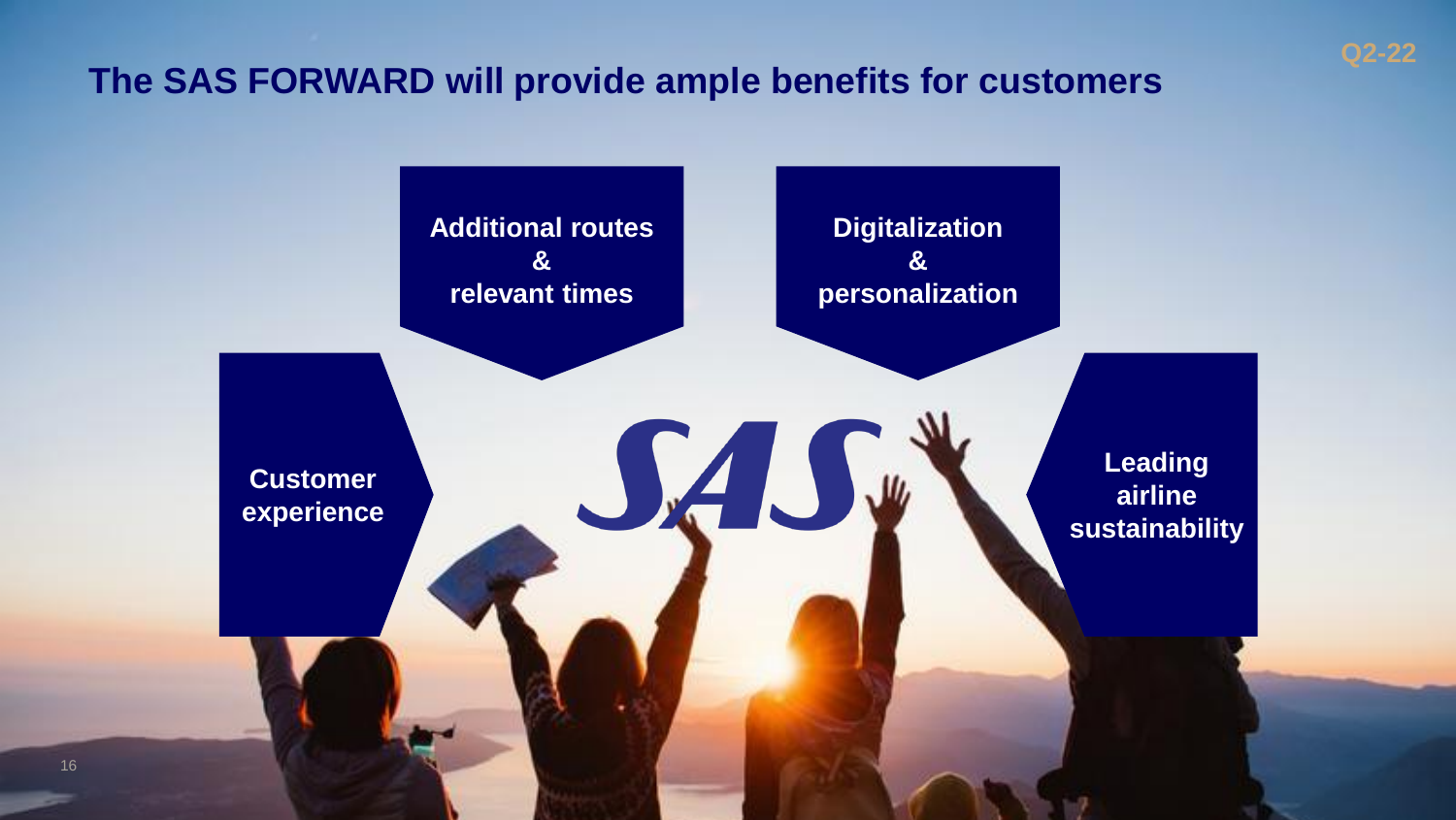